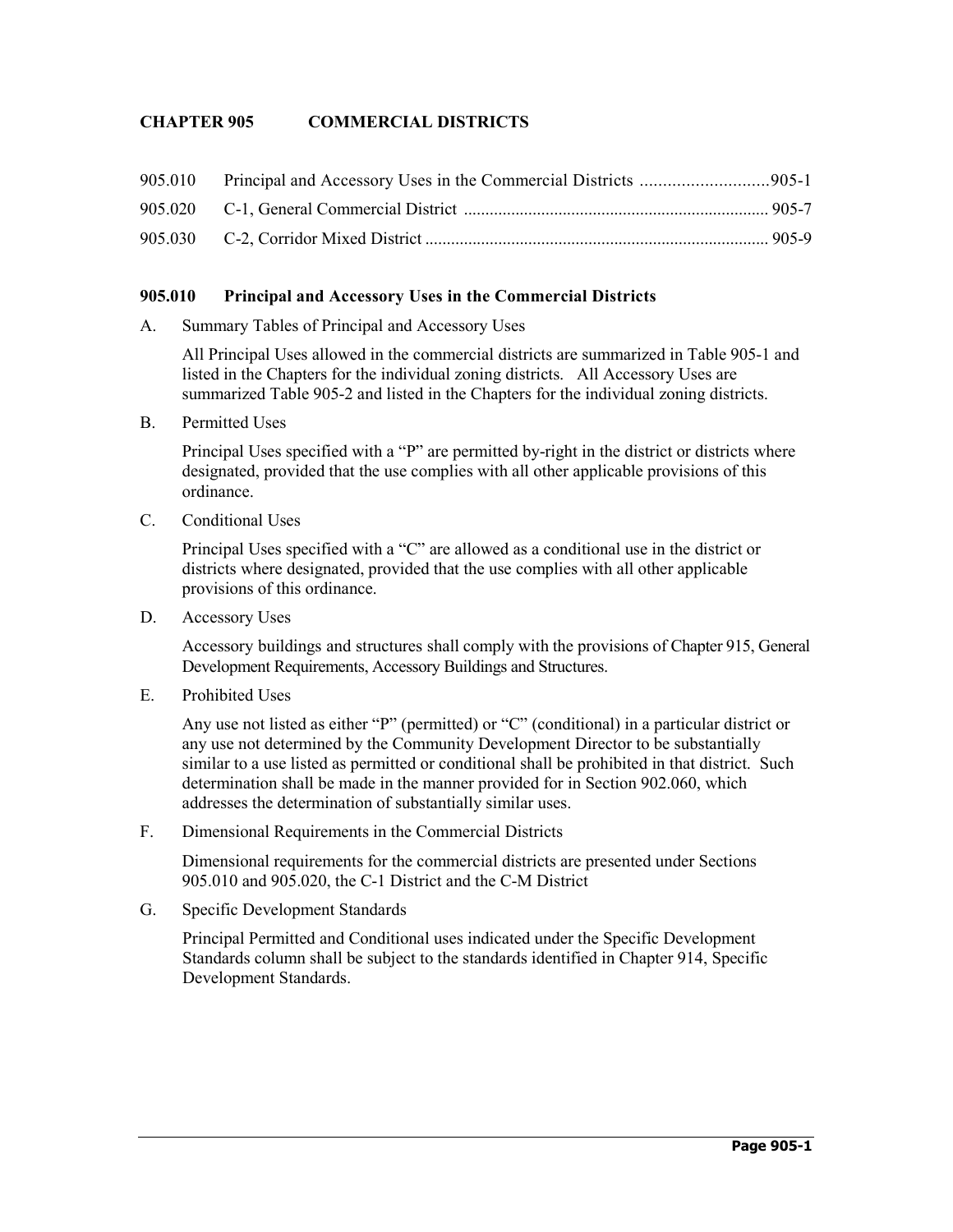## H. General Development Requirements

Development of land for commercial, industrial, other non-residential uses or multiplefamily housing shall conform to the requirements for traffic circulation, landscape design, screening, trash handling, lighting, parking, loading and other considerations as specified in Chapter 915, General Development Requirements. Signs are regulated by Chapter 916 of the City Code.

### **Table 905-1: Summary of the Principal Permitted and Conditional Land Uses in the Commercial Districts**

| <b>Land Uses</b>                                                                                           | <b>Zoning Districts</b>      | <b>Specific</b><br><b>Development</b><br><b>Requirements</b> |             |
|------------------------------------------------------------------------------------------------------------|------------------------------|--------------------------------------------------------------|-------------|
|                                                                                                            | General<br><b>Commercial</b> | <b>Corridor</b><br>Mixed                                     |             |
| <b>Commercial, Residential or Mixed Uses</b>                                                               |                              |                                                              |             |
| Retail and/or service businesses that deal directly with the<br>final consumer or beneficiary.             | P                            | P                                                            |             |
| Adult business as regulated                                                                                | $\mathsf{C}$                 | $\mathsf{C}$                                                 | Chapter 914 |
| Animal veterinary clinic                                                                                   | Þ                            | P                                                            | Chapter 914 |
| Auto fuel sales with typical maintenance and repair                                                        | P                            | P                                                            | Chapter 914 |
| Bars or tavern                                                                                             | $\mathsf{C}$                 | C                                                            | Chapter 914 |
| Brewery, tap room or distillery                                                                            | P                            | P                                                            |             |
| Car wash, freestanding                                                                                     | P                            | --                                                           | Chapter 914 |
| Convenience store with fuel sales                                                                          | P                            | P                                                            | Chapter 914 |
| Cultural facility                                                                                          | $\overline{P}$               | P                                                            |             |
| Day care, commercial child or adult                                                                        | P                            | P                                                            | Chapter 914 |
| Home occupation                                                                                            | $\sim$                       | P                                                            | Chapter 914 |
| Hotel or motel                                                                                             | P                            | P                                                            |             |
| Kennel, commercial                                                                                         | P                            | P                                                            |             |
| Manufacturing, warehousing or distribution                                                                 | $\sim$                       | --                                                           |             |
| Medical clinic                                                                                             | P                            | P                                                            |             |
| Mixed-use building, commercial and residential                                                             | $\overline{a}$               | P                                                            |             |
| Multiple-family residential building; attached residential<br>building with more than three dwelling units | $-$                          | P                                                            | Chapter 914 |
| Nursing home                                                                                               | P                            | P                                                            |             |
| Office, commercial or professional                                                                         | P                            | P                                                            |             |
| Recreation, entertainment or banquet facility, including<br>bowling alley or movie theatre                 | P                            | P                                                            |             |
| Restaurant, including those with outdoor seating                                                           | P                            | P                                                            | Chapter 914 |
| Restaurant with drive-up window or drive-in service                                                        | P                            | P                                                            |             |

### **P: Permitted C: Conditional --: Not allowed**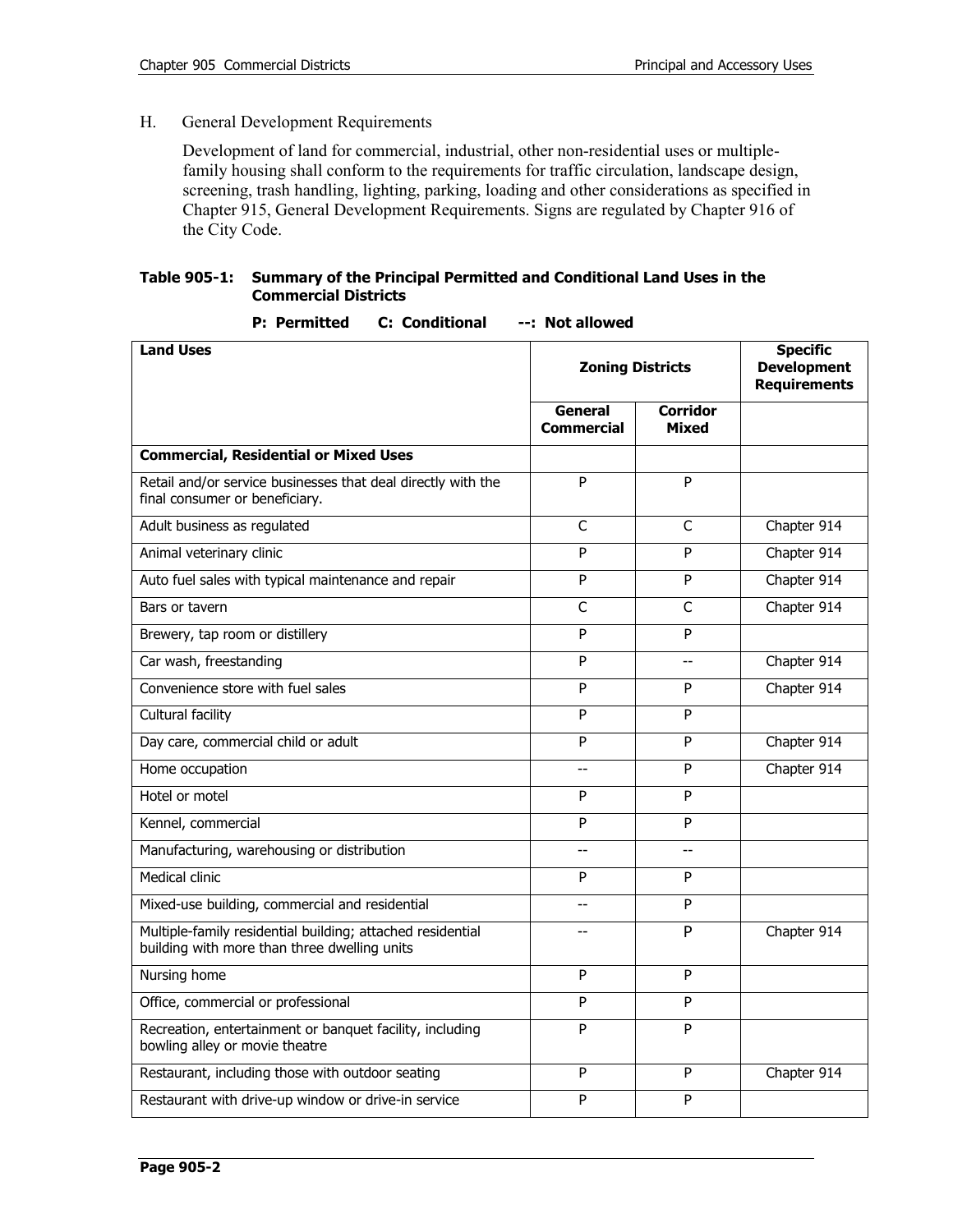| <b>Land Uses</b>                                                                                                                                                | <b>Zoning Districts</b>      |                          | <b>Specific</b><br><b>Development</b><br><b>Requirements</b> |
|-----------------------------------------------------------------------------------------------------------------------------------------------------------------|------------------------------|--------------------------|--------------------------------------------------------------|
|                                                                                                                                                                 | General<br><b>Commercial</b> | <b>Corridor</b><br>Mixed |                                                              |
| School, post-secondary                                                                                                                                          | P                            | P                        |                                                              |
| Storage, indoor self-service                                                                                                                                    | --                           | --                       |                                                              |
| Temporary or seasonal business                                                                                                                                  | P                            | P                        |                                                              |
| Vehicle repair, mechanical, for autos and light trucks                                                                                                          | P                            | --                       | Chapter 914                                                  |
| Vehicle repair, body, for autos and light trucks                                                                                                                | --                           | --                       | Chapter 914                                                  |
| Vehicle sales, autos, light trucks, motorcycles, ATVs or boats,<br>including vehicle and equipment sales transaction office with<br>no sale of vehicles on site | P                            | --                       | Chapter 914                                                  |
| Vehicle sales, heavy trucks or recreational vehicles                                                                                                            | --                           | --                       | Chapter 914                                                  |
| <b>Public and Semi-Public Uses</b>                                                                                                                              |                              |                          |                                                              |
| <b>Essential service</b>                                                                                                                                        | P                            | P                        | Chapter 915                                                  |
| Governmental building                                                                                                                                           | P                            | P                        |                                                              |
| Public parks; park building                                                                                                                                     | --                           | --                       |                                                              |
| Place of Public Worship                                                                                                                                         | P                            | P                        |                                                              |
| School, public or private                                                                                                                                       | P                            | P                        |                                                              |

# **Table 905-2: Summary Table of Accessory Land Uses in the Commercial Districts**

| <b>Land Uses</b>                   | <b>Zoning Districts</b>      |                                 | <b>Specific</b><br><b>Development</b><br><b>Requirements</b> |
|------------------------------------|------------------------------|---------------------------------|--------------------------------------------------------------|
|                                    | General<br><b>Commercial</b> | <b>Corridor</b><br><b>Mixed</b> |                                                              |
| Antennas or tower                  | C                            | $\mathsf{C}$                    | Chapter 914                                                  |
| Car wash                           | --                           | --                              | Chapter 914                                                  |
| Drive-up or -through windows       | P                            | C                               | Chapter 915                                                  |
| Electric vehicle charging stations | P                            | P                               |                                                              |
| Outdoor storage                    | --                           | --                              |                                                              |
| Patio dining areas                 | P                            | P                               | Chapter 914-915                                              |
| Parking ramp                       | P                            | P                               |                                                              |
| Signs                              | P                            | P                               | Chapter 916                                                  |
| Solar energy system                | P                            | P                               |                                                              |
| Storage building or garage <400 sf | P                            | P                               | Chapter 915                                                  |
| Solar Energy Conversion System     | P                            | P                               |                                                              |
| Temporary or seasonal business     | P                            | P                               | Chapter 912                                                  |
| Wind Energy Conversion Systems     | --                           | --                              |                                                              |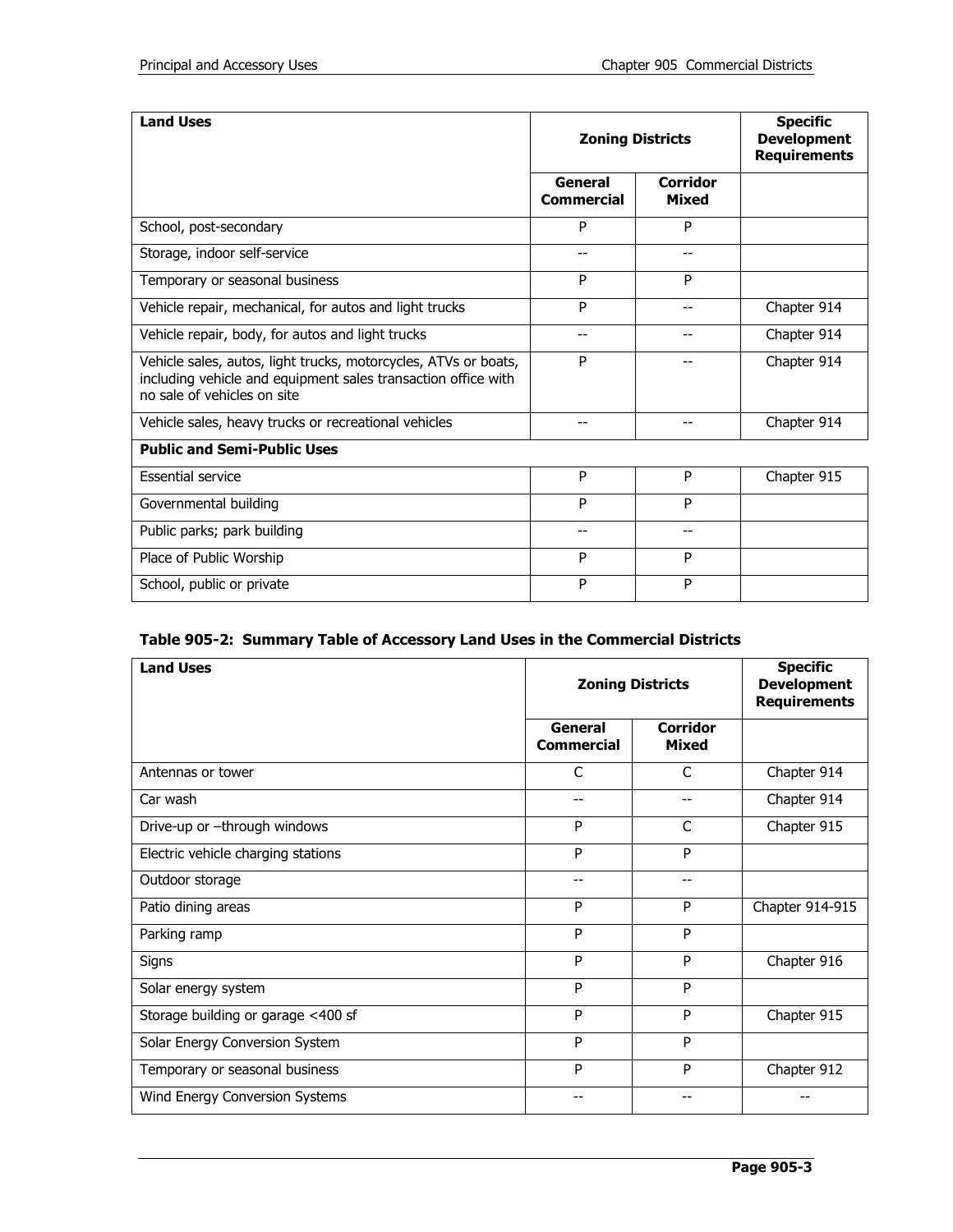### **905.020 C-1, General Commercial District**

A. Purpose

The C-1, General Business, District is intended to allow a mixture of retail and/or service businesses that accommodates auto traffic on well-landscaped sites.

- B. Permitted Principal Uses
	- 1. Refer to Table 905-1.
	- 2. Some Permitted Uses have requirements that are presented in Chapter 915, Specific Development Requirements. Refer also to Chapter 915, General Development Requirements.
- C. Conditional Principal Uses
	- 1. Refer to Table 905-1.
	- 2. Refer to Chapter 915 for specific conditions that must be met for approval of some Conditional Uses. Refer also to Chapter 915, General Development Requirements.
- D. Accessory Uses
	- 3. Refer to Table 905-2.
	- 4. Refer to Chapters 914 and 915 for conditions that must be met for approval of certain Accessory Uses.
- E. Dimensional Requirements

|                              | <b>Front</b> | <b>Interior</b><br><b>Side</b> | <b>Corner</b><br><b>Side</b> | Rear | From R<br><b>District</b> | <b>Any Water</b><br><b>Body</b>        |
|------------------------------|--------------|--------------------------------|------------------------------|------|---------------------------|----------------------------------------|
| Principal<br><b>Building</b> | 20           | 10                             | 20                           | 20   | 50                        | Chapter 915,<br>General<br>Development |
| Accessory<br>Structure       | 40           | 10                             | 30                           | 5    | 10                        | Requirements                           |
| Parking                      | 10           | 10                             | 10                           | 5    | 15                        |                                        |
| Driveway                     |              | 10                             | 10                           | 5    | 15                        |                                        |

### **Table 5-3: Required Setbacks (feet)**

### **Table 5-4: Maximum Structure Height**

| Principal Building <sup>1</sup> | 36 |
|---------------------------------|----|
| Accessory Building <sup>2</sup> | 16 |

1 Or three stories, whichever is less.<br>2 See also Chapter 915, General Dev

- 2 See also Chapter 915, General Development Requirements, Accessory Buildings and Structures
- F. Specific Development Requirements
	- 1. Some Conditional Uses and some Permitted Uses have specific requirements that are presented in Chapter 915, Specific Development Requirements.
	- 2. Refer to Table 905-1 for the uses that have specific requirements.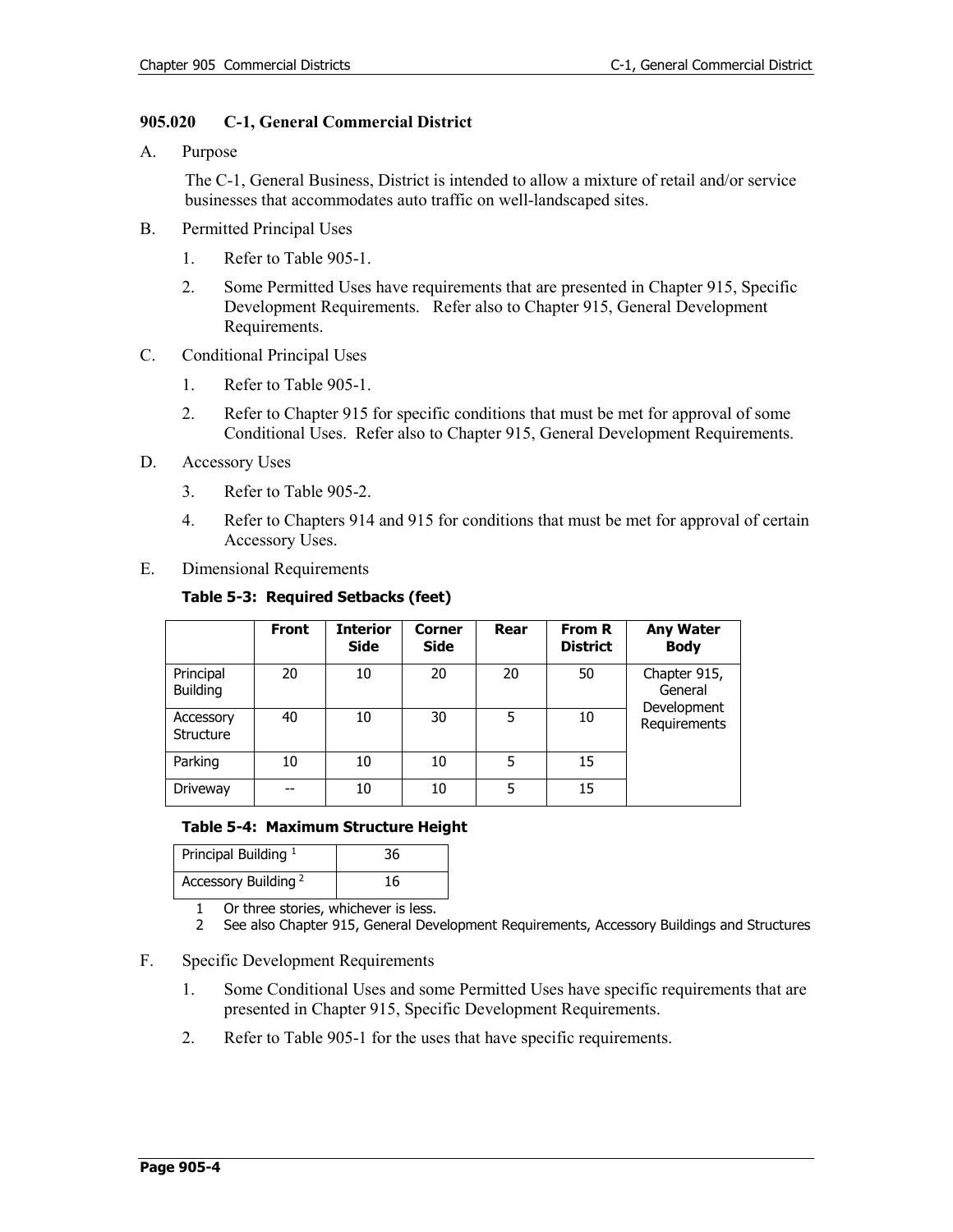# G. General Development Requirements

Development requirements that apply to all uses are presented in Chapter 915, General Development Requirements. All buildings are subject to the Exterior Building Requirements section of the General Development Requirements.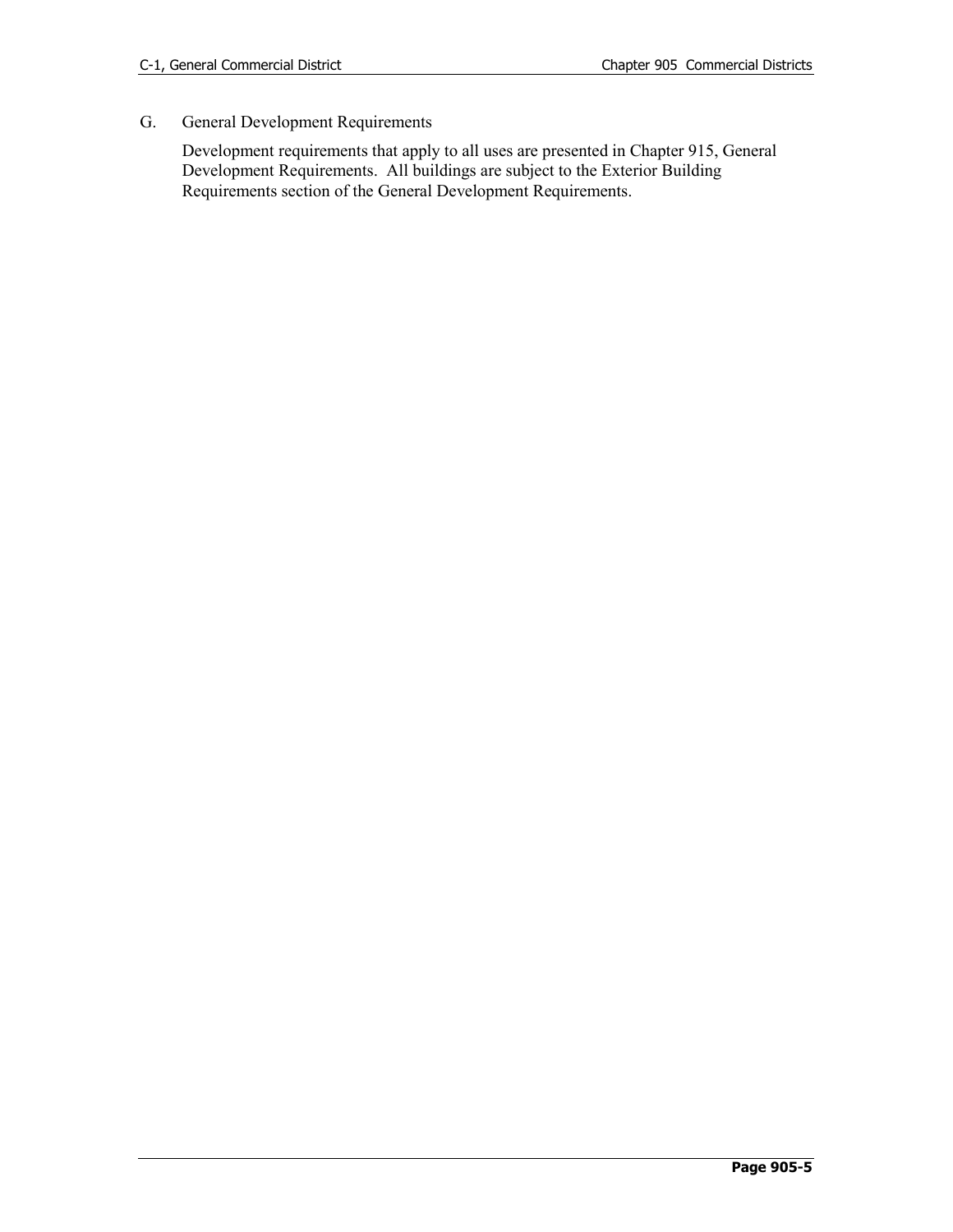### **905.030 C-2, Corridor Mixed District**

A. Purpose

The C-2, Corridor Mixed, District is intended to allow a combination of retail and/or service businesses, buildings that contain both businesses and housing, and multiple-unit residential buildings in an intensively developed and well-landscaped setting along Rice Street or Little Canada Road west of I-35E. Not allowed are land uses that require an extraordinary amount of auto parking and/or auto queuing while minimizing building square footage, those with objectionable emissions, or those with outdoor storage of goods or materials.

- B. Permitted Principal Uses
	- 1. Refer to Table 905-1.
	- 2. Some Permitted Uses have requirements that are presented in Chapter 915, Specific Development Requirements. Refer also to Chapter 915, General Development Requirements.
- C. Conditional Principal Uses
	- 1. Refer to Table 905-1.
	- 2. Refer to Chapter 915 for specific conditions that must be met for approval of some Conditional Uses. Refer also to Chapter 915, General Development Requirements.
- D. Accessory Uses
	- 1. Refer to Table 905-2.
	- 2. Refer to Chapter 914 and 915, for conditions that must be met for approval of certain Accessory Uses.
- E. Dimensional Requirements

#### **Table 905-5: Residential Area Requirements, Corridor Mixed District**

|                     | Area<br>(minimum square footage of<br>private land per dwelling unit) | Width | <b>Depth</b> |
|---------------------|-----------------------------------------------------------------------|-------|--------------|
| Apartment buildings | 871<br>(50 dwelling units per net acre)                               |       |              |

- 1. The minimum lot width or depth are a function of the building footprint plus required setbacks.
- 2. The minimum density for apartment buildings shall be 20 dwelling units per net acre (2,178 square feet of land per unit).

### **Table 905-6: Required Setbacks (feet)**

|                              | Front | <b>Interior</b><br><b>Side</b> | Corner<br><b>Side</b> | Rear | <b>From R</b><br><b>District</b> | <b>Any Water</b><br><b>Body</b> |
|------------------------------|-------|--------------------------------|-----------------------|------|----------------------------------|---------------------------------|
| Principal<br><b>Building</b> | 10    | 10                             | 10                    | 20   | 30                               | Chapter 915,<br>General         |
| Accessory<br>Structure       | 40    | 20                             | 30                    | 5    | 10                               | Development<br>Requirements     |
| Parking                      | 10    | 5                              | 10                    | 5    | 15                               |                                 |
| Driveway                     | --    | 5                              | 10                    | 5    | 15                               |                                 |